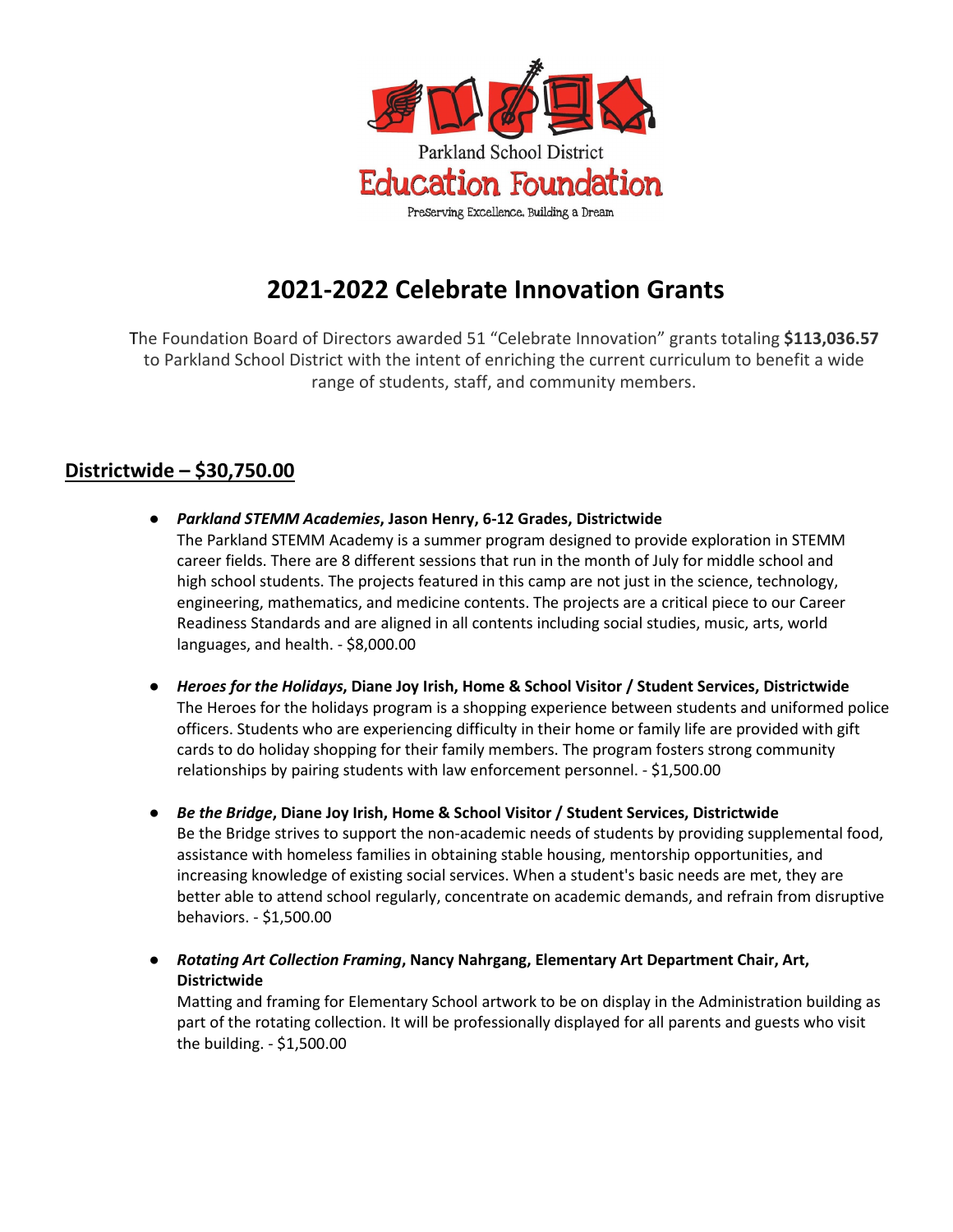**●** *Rotating Art Collection Framing***, Richard R. Shemonsky, 6-12 Art, Districtwide**

Each year the art department collects works from the Middle Schools and the High School to be framed, hung, and displayed in the Administration building. The pride and accomplishment of getting your artwork chosen is tremendous. It will display the very best that we have in Parkland from sixth through twelfth grades. - \$1,500.00

# **●** *Driver Safety Award Program***, Val Strock, Transportation, Districtwide**

Our bus drivers encounter constant and unforeseen difficulties while transporting over 9,000 students a day. A Safety Awards Program was instituted to recognize their safe driving habits. The Foundation will provide financial support to grow this program to continue to motivate drivers and show them our appreciation for the huge responsibility they take on transporting our children. - \$750.00

**●** *Parkland REACH,* **Michelle Minotti, Administrative Center, Districtwide**

Parkland REACH's primary objective is to ensure that each student's health, safety, and welfare needs are met so they can achieve success in the classroom and the school community. Students and their families who are in need of food assistance will receive snack packs on a weekly basis as well as larger amounts of food for long breaks from school, especially during the holidays. -\$3,000.00

# ● *Kindness Crusade,* **Brenda DeRenzo, Student Services, Districtwide**

The Kindness Crusade will begin in September. All Parkland Schools will conduct a community outreach project and in October there will be a festival held at the high school so each school/club can display their community project. The goal is to promote citizenship and will help us reconnect with our community. -\$13,000.00

# **High School -\$36,914.55**

**●** *Pedal for Kinesthetic Learning,* **Carol Dickerson, Library, Grades 9-12** Active bodies mean focused minds. Students will have the opportunity to utilize one of four desk

cycles in the library. These cycles can also be borrowed by teachers to be used in the classroom. They will give students a mind and body boost from pedaling while reading or working. -\$880.00

**●** *PLTW and Manufacturing Class,* **Ron Bealer, Technology and Engineering** 

This grant replaced a piece of equipment in the Manufacturing lab. Students will again have access to creating, designing, and developing hands-on projects using the CNC lathe. The CNC lathe is used by many classes including production, manufacturing, and PLTW classes. -\$14,361.95

**●** *Let's Read in Spanish!* **Erin Mahmood, Amanda Holbrook, Laura Lentz, and Kellie O'Donnell, Spanish**

Leveled readers in Spanish were purchased for use in the classrooms in both the middle schools and the high school. These leveled readers include a variety of fiction and nonfiction text to support the rigorous PA Core Standards and the district goal of advancing all levels of readers at least one grade level in reading each year. The readers will be shared among the three secondary level buildings and will be used for direct instruction, free voluntary reading, and literature circles. -\$1,355.00

**●** *Engineering Club,* **Ron Bealer, Technology and Engineering** Students will have the opportunity to compete by designing, developing, and operating a robot. Tournaments are held throughout the season to qualify for a state and ultimately a world ranking.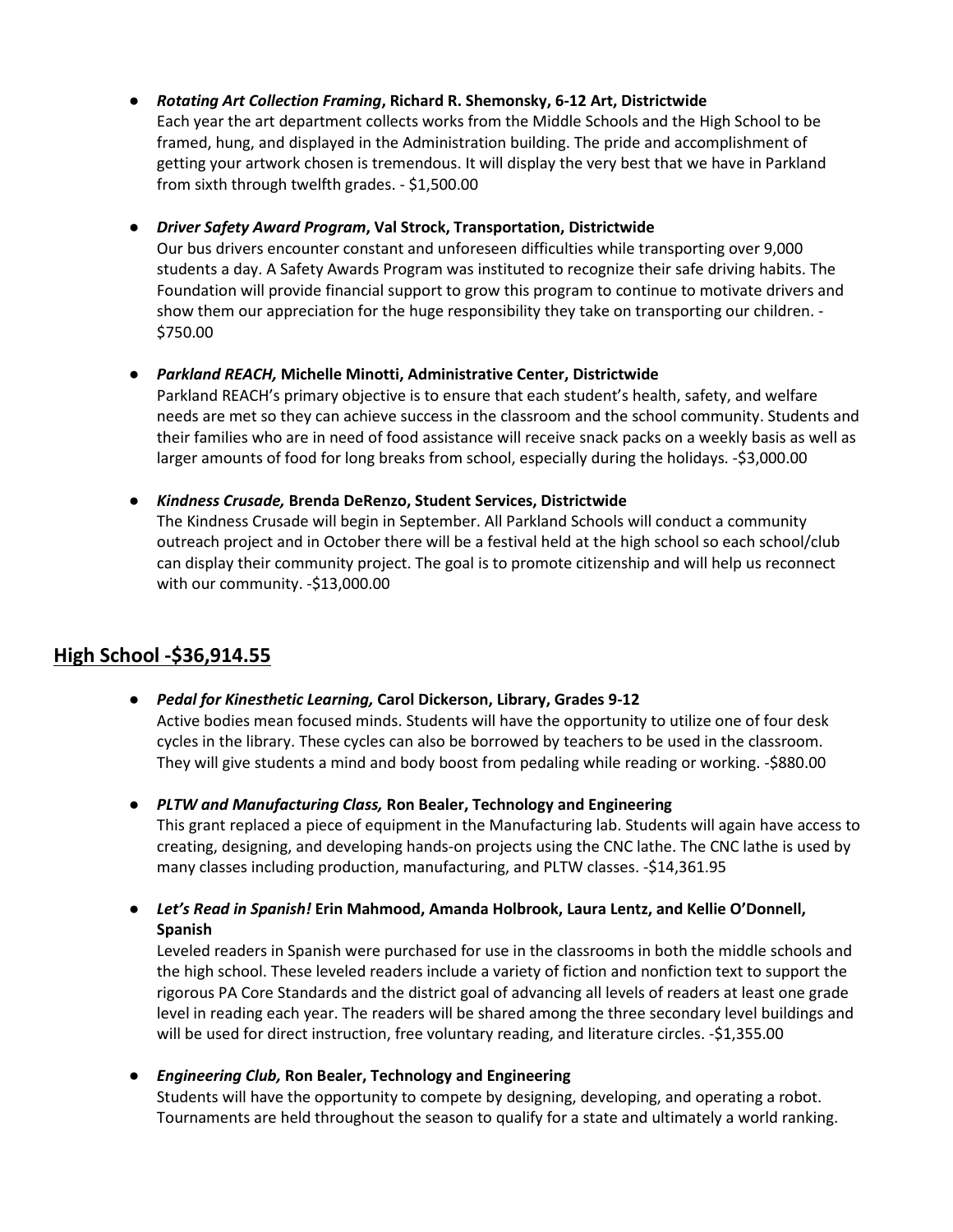Students will be able to apply real world engineering principles and compete in worldwide robotics events. -\$1,502.98

#### **●** *Social Media Internship,* **Nicole McGalla, Community Relations**

Students will meet on a regular basis after school at the high school to gain valuable job skills in social media marketing. They will serve as an extension to the Community Relations Office in that they will be responsible for posting pictures and information about the many activities that go on at Parkland High School. Students will learn about various web-based tools to manage social media, get published, and will learn graphic design, podcasting, recording videos, writing articles for the District newsletter, and more. -\$600.00

**●** *Modeling and Visualizing Math Problem Solving in the Learning Support Classroom,* **Souad Azim, Carla Karboski, and Jennifer Kleckner, Learning Support**

This project will benefit students by providing an alternate way to facilitate instruction through discussion and problem-solving in the Replacement Math classes. A document camera will be provided to learning support math teachers so they can model math problems for student understanding, offer a visualization of the problem-solving process, and showcase student successes. -\$428.00

**●** *World Language Week,* **Kellie O'Donnell, World Language Department, Grades 7-12** World Language Week is a grade 7-12 celebration of languages, culture, and heritages. Students participate in activities after school and in the evening to promote acceptance and increase global awareness. It celebrates diversity, promotes language learning, provides students with a platform to celebrate personal heritage, and encourages other teachers to make global and international connections within their subject matter/discipline. - \$2,500.00

#### **●** *The Great Job Incentive,* **Lori Fitch, Guidance, Grades 9-12**

This project will continue to provide incentives that show students that their teachers notice their improvement in hopes to continue to spark student motivation. Gift cards will be distributed per marking period to students selected by their teachers. The hope is that this will help with reengagement in school after online and hybrid instruction. -\$1,810.00

**●** *A Pandemic Within a Pandemic,* **Lori Fitch, Guidance, Grades 9-12**

Concerns are rising among mental health professionals of how students will acclimate when returning to high school in the 2021-2022 school year. Dr. Michael Bradley's presentation "A Pandemic Within a Pandemic: Supporting Overwhelmed Teens with Love, Laughter, and the Science of Resilience" will be offered to middle and high school parents via an online seminar. This seminar will help parents learn strategies to help their teens navigate stress, build resilience, and engage in school while helping to decrease mental health issues. -\$3,000.00

**●** *Live Sports Broadcast Team,* **Jay Greth, Parkland TV**

Students and their families as well as students of the TV studio will benefit from having a professional level broadcast team supporting Parkland sports. This allows live play by play and color commentators to add to the Parkland TV sports broadcasts. The students in the studio will perform their broadcasts just as the sports professionals in this area. This level of television production will continue to propel Parkland TV as one of the premier programs nationally. -\$2,466.62

**●** *HOBY Youth Leadership Seminar,* **Allison McPeek, 10th Grade Guidance** HOBY leadership seminars are highly interactive programs following our leadership development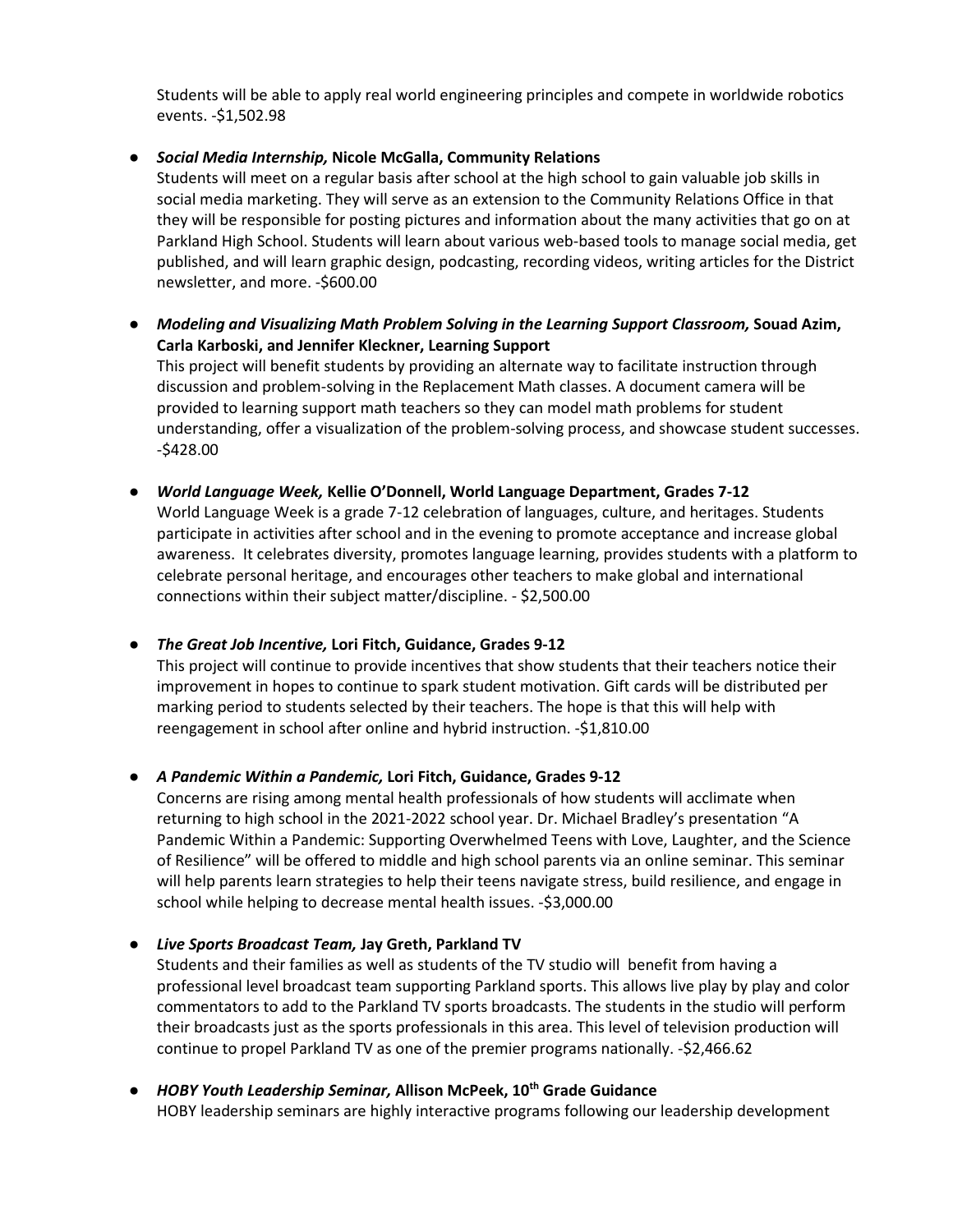curriculum which allows students to discover leadership from a personal, group and socially responsible perspective. High school sophomores will explore their leadership potential through three to four-day residential programs, typically held on a college or university campus. Virtual Leadership Seminars are two to three day live online programs that allow students to participate from the safety of their home without the need to travel. After each seminar, HOBY alumni are challenged to complete 100 hours of community service within the next year to put their newly built leadership skills into action. -\$620.00

#### **●** *Parkland High School's Annual Job Fair,* **Allison McPeek, Guidance**

The annual job fair is for all students in the  $11<sup>th</sup>$  and  $12<sup>th</sup>$  grade. Students gain experience writing a resume, interviewing, completing job applications, and possibly gaining employment. It is also an opportunity for local companies to meet potential employees for summer work and/or long-term positions. Even volunteer organizations meet our students who may be candidates for their service organization. -\$500.00

### **●** *Makerspace Tech Team Station,* **Carol Dickerson, Library, Grades 9 - 12**

A space within the High School Makerspace has been created to house the Tech Team, giving them a place to repair chromebooks during their assigned period. This allows a quick turn around on simple chromebook repairs. -\$640.00

### **●** *Parkland High School Food Pantry***, Lori Peters, Grades 9-12**

The Parkland Pantry, operating under Parkland REACH, participates in Snack Pack and meal distribution for high school students experiencing food insecurity. Two times per week, students are invited to come to the pantry closet and pick up prepackaged meal packs. Allowing students access to healthy foods leads to conversations about healthy habits and allows students to focus on learning and not suffer the debilitating side effects of hunger. -\$750.00

- **●** *Expanding Opportunities for Students to Explore Careers in Education Scholarship***, Pam Kelly, Nicole McGalla, and Kelly Rosario, Human Resources, Parkland High School** This scholarship is to be given to an underrepresented Parkland High School student to pursue an education major at a local college or university. Parkland School District would partner with a local college and seek to have them match our scholarship so that it would be doubled for the student. This student would be guaranteed a placement in the student teaching program at Parkland School District and would also be offered an interview upon graduation and successful completion of their teaching certificate. -\$4,500.00
- **•** Lunch and Learn: Recruitment of the Underrepresented for Future Careers in Education, Pam Kelly, **Nicole McGalla, and Kelly Rosario, Human Resources, Parkland High School** Parkland School District has set a goal to expand our recruitment efforts to attract more diverse teacher candidates to apply for vacant positions. In order to build the pipeline and pool of candidates, a concerted effort will be made to reach out to a diverse population of students by offering a lunch session(s) with these students who may have thought, or are thinking about, a career in education. Parkland teachers, administrators, and/or coaches would volunteer to speak with the students about their jobs and the role they play in education. The goal is to make students more aware of the benefits and rewards of the teaching profession. -\$1,000.00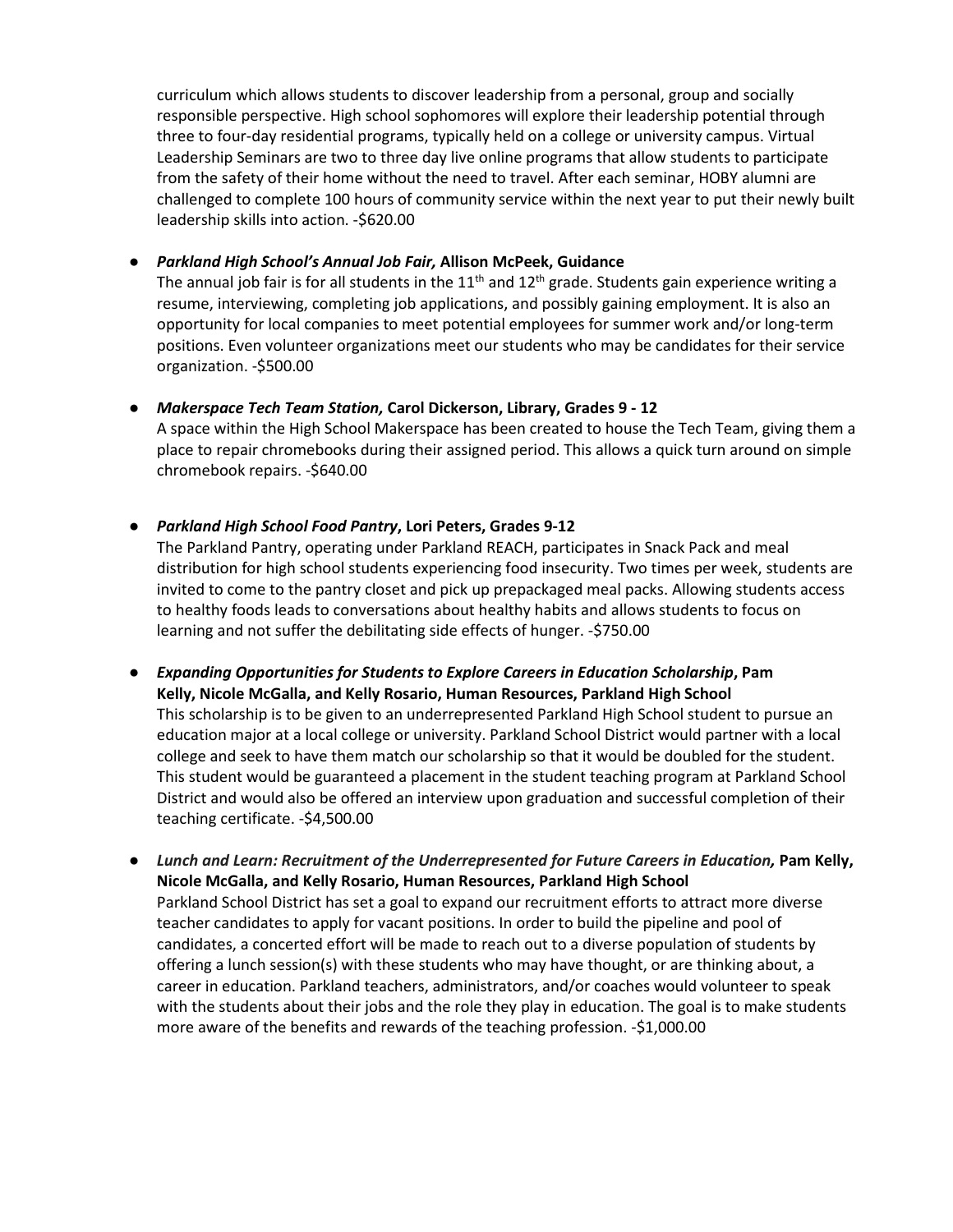# **Middle Schools –\$26,347.67**

**●** *Hands-On Humidity Lab Using Sling Psychrometers* **Gabriele Badesso, SMS 6th Grade**

Students will gain valuable hands-on experience and the ability to engage in the 6<sup>th</sup> grade science content using sling-psychrometers to determine the relative humidity of different locations around campus. Upon collecting the data, students will calculate the relative humidity for each location, analyze their results, and notice the correlation between temperature and humidity. -\$256.00

## **●** *Expanding the Keyboard Lab* **Erica Silver, SMS**

Five new keyboards will be added to the piano lab in the music classroom at Springhouse Middle School. Having more instruments will allow for more practice time and individualized instruction for each student. The piano lab provides students who are not participating in the instrumental music program at the middle school level another pathway to participate in performing and/or creating music. -\$782.89

#### **●** *2021 Middle School Virtual STEM Camp,* **Christie Schlaner and Brian Lobst, OMS**

Students will be able to participate in one of two week-long STEM camps virtually. The camps focus on STEM skills and hands-on learning at home with the instruction of the teachers virtually. The morning camp will be Media Design/Engineering and the afternoon camp will be Forensics. STEM camps are a student-centered learning approach that encourages curiosity, collaboration, creativity, and artist expression. It promotes students to be communicators, critical thinkers, design-oriented, and problem solvers. -\$2,180.00

#### **●** *AR We There Yet?* **Noel Mahmood, SMS**

AR (Augmented Reality) projects in the classroom helps science become more tangible and interactive. 15 iPads will be added to the science classroom. Students can create a working solar system in minutes, dissect a virtual frog, grow, and care for a virtual plant, and more. This allows all students to be immersed into the subject and create their own interactive virtual creations. - \$5,250.00

#### **●** *SMS Cares,* **Brian Barone, Guidance, SMS**

SMS Cares strives to provide snack packs to students on a weekly basis, along with full size grocery items to families in need. SMS cares also provides birthday care packages, school supplies, and personal care items. The objective is to ensure equity for all students and to work collaboratively as a community and rally to meet student and family needs. -\$750.00

#### **●** *Flexible Seating for Math Seminar Students,* **Lauren Myers, 7 and 8th grade Math, SMS**

Standing desks give students the opportunity to have flexible seating and to physically move during their learning. These will give students more of a choice in their physical environment and the comfort to stay engaged and focused during learning. Movement related activities help to engage and motivate students. Flexible seating allows students to stay on task more frequently. -\$800.00

#### **●** *OMS SNAP Pantry,* **Amy Boltz, OMS**

OMS SNAP provides snack packs to students within the building who are experiencing food insecurity. It will also offer a back to school drive and personal hygiene products to students on a regular basis. OMS SNAP works under the REACH program and supports students in a different way than just academics. -\$750.00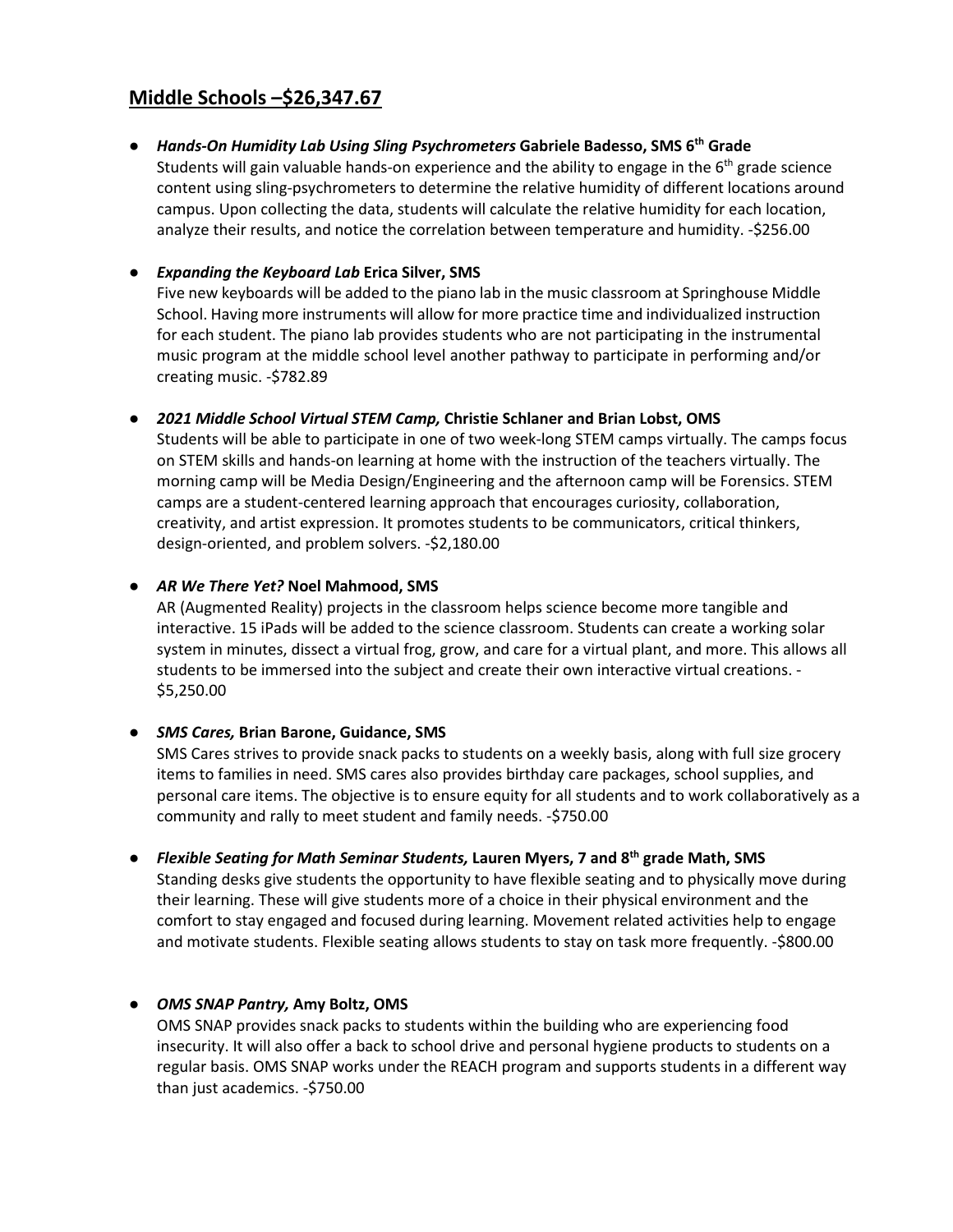# **●** *Lehigh Valley Zoo Animal Kingdom,* **Gina Orr, Jennifer Karetsky, Kerin Steigerwalt, and Maria Serina, 7th Grade, SMS**

Students will spend a day at the Lehigh Valley Zoo participating in animal kingdom presentations, a guided tour, and a creek study/related activity. Each activity is aligned with the PDE Science Standards. Students will experience an up-close encounter with animals and learn about their adaptations, behaviors, and differences between species. Students will also explore the diverse ecosystem of the Jordan Creek. This will allow students the opportunity to apply their knowledge from the science curriculum to a real world and hands-on experience with the zoo animals and their habitats. -\$5,500.00

## **●** *Music Composition Commission 2022,* **Peter Zimmer, Music, OMS**

The OMS Band will have a piece of music specifically written for them to perform with a worldrenowned composer. Music is critically important to students to help young minds develop creativity and is an outlet for emotions at an age when emotion can be so difficult to express. The chance for students to make a connection with an actual composer, to engage with that composer in the development of a new piece of music, and then to perform that piece as a representation of the experience allows students to excel and bring about a sense of accomplishment and success. The piece will be written to the exact specifications of the music program and its students. -\$1,500.00

### **●** *Sensory Mindfulness,* **Danielle Roland, Special Education, SMS, and OMS**

Many daily events can cause dysregulation and providing resources to use within classrooms to aid in sensory regulation will allow students to develop coping skills. Items such as a physio ball, swing, and small manipulatives will help regulate the student reducing behaviors and promoting increased engagement in course work. It will also increase the awareness of sensory needs that students with disabilities need throughout the day with their peers, teaching staff, counselors, and administration. -\$1,440.88

# **●** *Bullying Prevention Program,* **Monica Ouly-Uhl, OMS and SMS**

The middle school bullying prevention program is designed to reduce bullying among our students. It consists of an annual kickoff event, activities throughout the school year, and a positive behavior awards program. This project helps students feel safe at school, incorporates the importance of treating others with kindness, and prevents students from participating in bullying behaviors. - \$3,000.00

# **●** *Springhouse Middle School Climate and Diversity Mural,* **Christian Eggleston, Art, SMS**

This mural program will provide a positive art enrichment activity for middle school students. The goal is for students to create large-scale artwork to be displayed at Springhouse Middle School. Students will become actively involved in creating a visual change that will inspire current and future students. Students will learn planning, using strategies and formulas, creative thinking, and art production. Students are cooperating as they work together toward a common goal and will employ art elements and principles as they work on the project. -\$1,500.00

# **●** *Blending Hands-On and Digital Art Projects,* **Kerri Griffin, Art, SMS**

Students will use a variety of art tools such as rulers and pencils to create a drawing which they will then photograph hands-free like a professional in order to upload the photographs and add digital illustrative elements. Students will learn art skills, standards, and how to bridge the gap between hands-on art and digital art. -\$953.18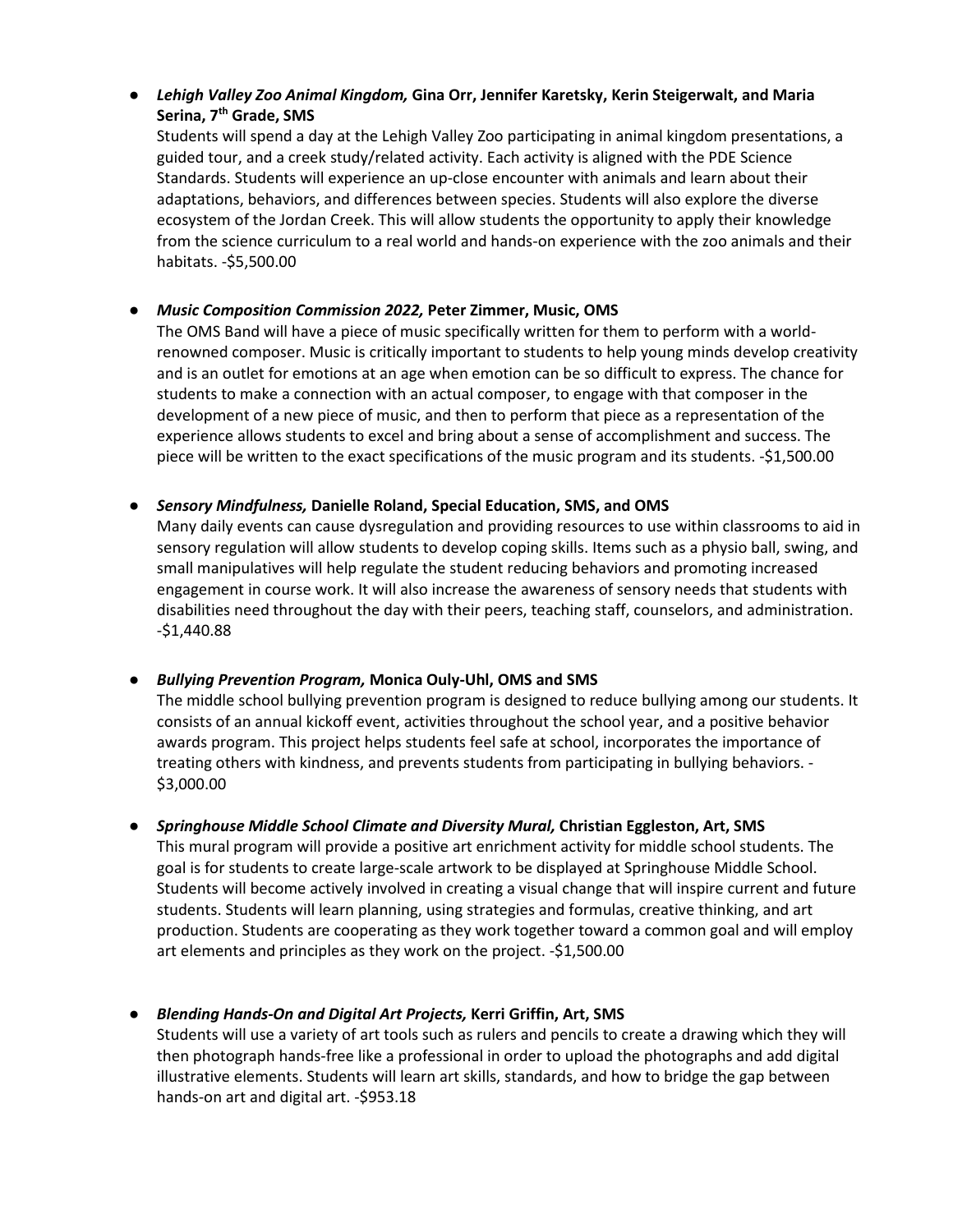# **●** *7th Grade Science iPads,* **Jacob Sobchak, 7th Grade Science, OMS**

Six new iPads and cases will be added to the science classroom. The iPads will be used to increase students' understanding of  $7<sup>th</sup>$  grade science content as well as allow them to record/live-stream labs for online students. This additional technology will provide a new platform for students to learn and create content. The offline applications and the camera app will be useful for labs and activities in the Environmental Lab. -\$1,684.72

# **Elementary Schools – \$19,024.35**

**●** *"Ride and Read" in the Media Center***, Donna Reinert and Eddie Ohlson, Media Specialist and Physical Education**

Fifteen under-desk moveable cycles will be purchased for students to use in the media center while they read. The objective is to motivate students, ignite their interest in reading in a new way, as well as improve focus, attention, and mood by combining movement with reading. All grade levels will be able to utilize the cycles during their weekly visit and students may track distance, speed, and time pedaled while they read. "Ride and Read" challenges will be implemented throughout the year via Physical Education and Media Center classes. -\$1,500.00

**●** *Storyworks Magazine,* **Heather Wight, Grade 5, Cetronia**

Storyworks magazines help support the English Arts Instruction and are aligned to the common core standards and provide students with a multitude of resources and activities to help engage them in current topics while practicing grade level skills. Storyworks is designed to support today's challenging ELA standards with authentic texts that help students in reading, writing, speaking and listening, and language domains. The texts incorporate specific grade level standards and can be utilized to fill in the gaps and/or reinforce skills as needed throughout the year. -\$933.90

**●** *Gaga Ball Pit***, Joe Webster, Health and Physical Education, Fogelsville**

Gaga Ball is a fast-paced game where students work on a variety of skills, including hand-eye coordination, agility, teamwork, and problem solving. This new equipment will be used for all grade levels and would allow students the opportunity to learn a new game that is growing in popularity around the country. -\$1,859.13

- **●** *Flexible and Diverse: New Music for Young Players***, Scott Watson, Mark Syslo, Laura Kemmerer, Jim Tully, Laura Hallett, Cheyenne Baisch, and Lisa Stahl, Grades 4-5 Band/Strings, Kratzer** The pandemic has greatly affected the elementary ensemble music program and we are left with inconsistent instrumentation. In order to rebuild, one challenge we must overcome is to find ensemble music that will work with the new variations. Two composers will be commissioned to compose new music that incorporates flexible instrumentation so that it can be performed by the various combinations of instruments that are in the ensembles. -\$2,000.00
- **●** *Subscription for FLEX Curriculum from the Art of Education***, Hailey Adlard, Marlanda Birns, Kaye Coval, Susan Hardy, Megan Kirschman, Helen Krizan, Marcie Kuhns, Nancy Nahrgang, and Emily Wesolowich, Art, Ironton**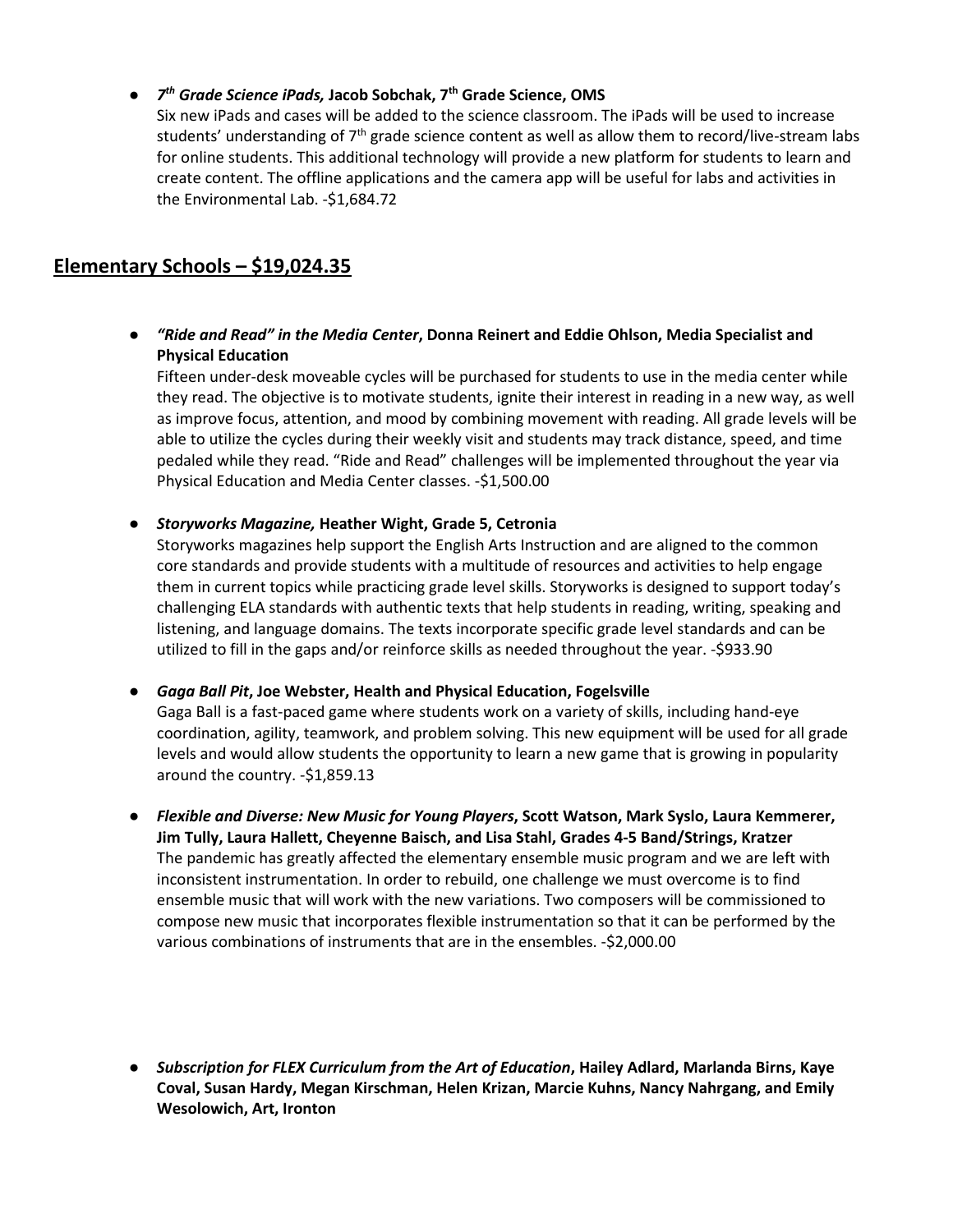The Art of Education's FLEX curriculum provides current and relevant curriculum materials, such as lesson plans, videos, resources, and assessments that would help to enrich the art department and the student's experiences in the art room. Each elementary art teacher will be able to use their FLEX account to search, organize, download, and implement materials that they choose during the school year. All elementary students in the district will benefit from this subscription. -\$4,311.00

#### **●** *2021 Veterans Day Program***, Karen Brokate, Jaindl**

Students will learn the importance of respecting and thanking those who served in our armed forces. Veterans and currently serving men and women in the armed forces of Jaindl staff and families will be honored in an hour-long program of songs, poems, and photos on or near Veterans Day. If restrictions are in place where visitors cannot be in the building, a video program will be created to be sent out to families to share with their veterans. In addition, families will be asked to send in the names and addresses of those who cannot attend the program so that we can send them cards and letters made by the students. -\$297.97

#### **●** *Track and Field iPad Mini***, Ryan Kleintop and Steve Ott, Health and Physical Education, Kratzer**

Using a podcaster with an iPad Mini would allow for the video analysis of our student athletes. Video analysis allows coaches and athletes the opportunity to look at components of performance in order to improve on their skills. Viewing these videos will allow students to think critically about their performance and apply what they have learned to subsequent attempts. Coaches can utilize video analysis to provide objective feedback to student athletes to identify strengths, improve weaknesses, and to model best practices. Injury prevention is also a byproduct of video analysis. -\$1,512.00

#### **●** *Veterans Voices: Portable Sound System,* **Christine Lerew, Music, Veterans Memorial**

The portable sound system will facilitate solo, small group and large group performances for special events in the outdoor courtyard. The current venue has no means of amplification and this portable sound system will allow for small groups to be amplified successfully and for musicians to perform with an accompaniment track. It will double as an extension to the gymnasium sound system and will facilitate a wide range of unique performance opportunities and assemblies for the community to enjoy. -\$1,463.22

#### **●** *Bring on the Beat!* **Jaime Yocum, Music, Cetronia**

This project provides tubanos so students will learn rhythm, beat, time signatures, and meter while also understanding how drumming relates to history and cultures around the world in a hands-on experience. Drumming opportunities also open doors for students to learn more about each other and grasp the power of teamwork in the music classroom. These drums would be used to accompany literature, songs, poetry and would be the main instruments to anchor percussion pieces in the classroom and in live performances. They will be used in many ways in all grades of the elementary school and will allow the students to be active musicians and create inspiring experiences. -\$1,720.00

#### **●** *Lettuce Grow,* **Casey Brosious, Grade 5, Schnecksville**

Through this project students will learn the benefits of growing their own food. A purchased farm stand will allow students to take ownership at harvesting veggies, herbs, and more right in their own classroom. The farm stand is made in the USA from ocean bound plastic recovered from coastal communities. Students will learn plant health, harvesting, and maintenance. This project will be done in the spring as an addition to science in the Matter and Energy in Ecosystems unit. The size of this farm stand will benefit a full-size class of fifth graders allowing each student to take a plant home at the end of the year if they so choose. -\$897.00